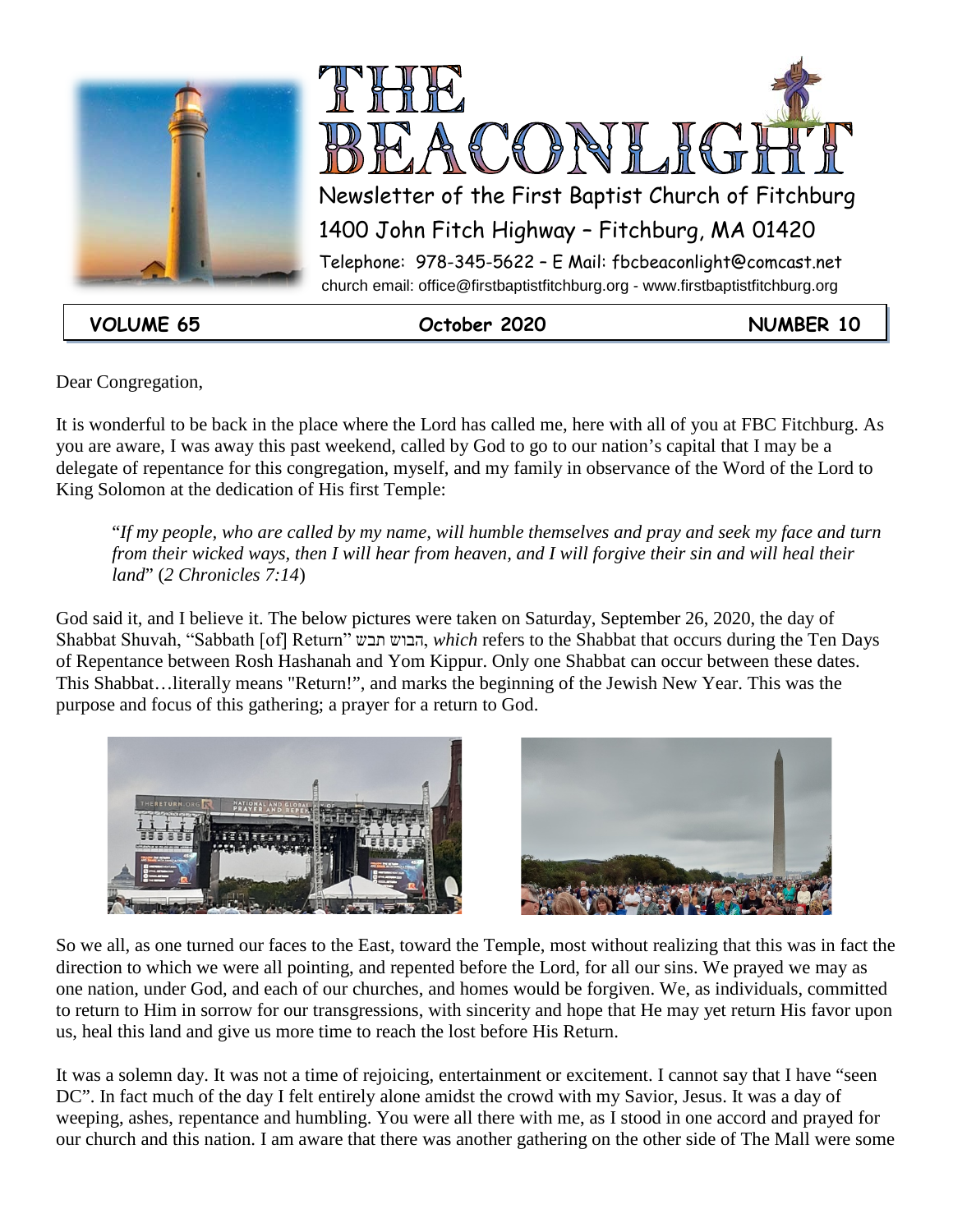50,000 additional people gathered at the Capital Building in order to stand in the gap before the Lord. On this day there were two mountains, and two assemblies, gathered together for two separate purposes to pray as one.

I am reminded of how there were two mountains upon which the Law was given unto mankind, and that God established both governmental leaders and the office of the priesthood. I do not pretend to be either, beloved, yet I was very sure that my place was among the ministers and missionaries called from around the globe to repent for having not been faithful to preach the Gospel of God's Word in truth and love, nor to do His will upon this earth in my own life, or encourage it fully in others. This was my place, among the prayerful.

I repented for having withheld Scripture that was unpalatable. I repented for having neglected spending as much time in prayer as I may have, having let the distractions of the world lure me away from making more time for God. I repented for having failed to lift each of you up in a way that would be beneficial for you in keeping with God's plan for your life, rather than praying myself for what I desired for you. May you receive all that He has for you, even if it is not what you, yourselves ask for or desire. I repented for all my sin, known and unknown.

I repented, we repented, and by the glory of God I believe He heard us, for the ground truly shook with His glory that day. As the Hebrew New Year begins and this American year comes to a close on this year of 2020, I pray that you have each gained a new vision for the things of God, for His will for your life and for what He is calling you into in this next season of this new era.

I pray that you are bold for the things of God without being brash. I pray that you roar without being rowdy and that you find the things of this earth less palatable as you feast on the Word of God, and may the Spirit if the Lord grand you the wisdom, strength, courage and will to do it.

"*Behold, I hear the sound of an abundance of rain*" (*1 Kings 18:41*).

*Ken Y'Hi Ratzon* (ווצר יהי וכ). May the Lord's will be done. May the Lord continue to bless and keep us all ways, and may He indeed heal our land. Maranatha and Amen.

Regards, Pastor Meredith

*Works Cited: https://www.hebcal.com/holidays/shabbat-shuva-2020*

*October 11 – Guest Preacher Rev. Phil Goff*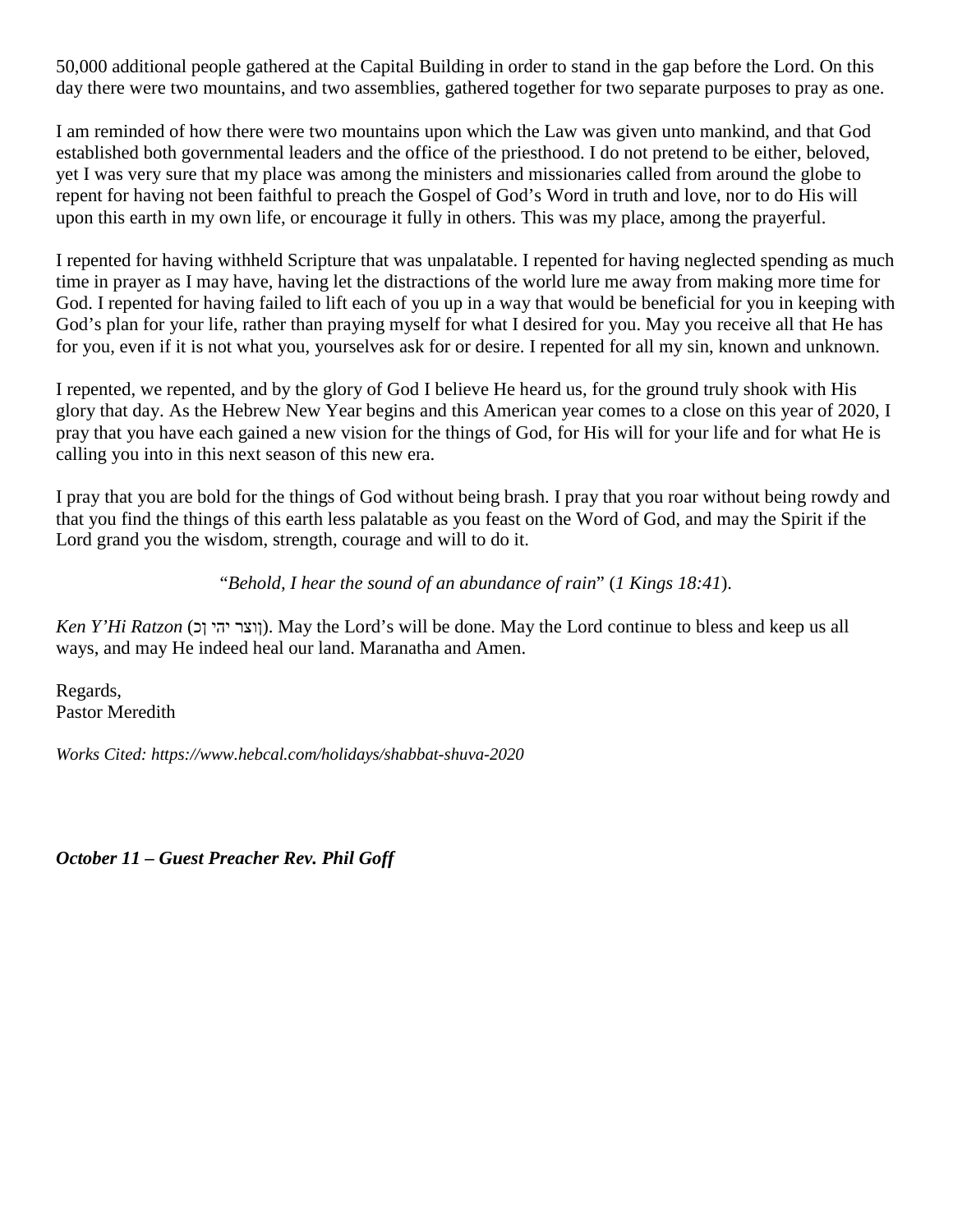# VIRTUAL MISSION WORKS IS COMING – Save the Date – October 17, 2020



**You do not want to miss our first Virtual Mission Works! Three sessions – Morning – Afternoon – Evening.**

**Come Worship with us…**

**Come enjoy the Workshops…**

**Come and hear the Word…**

WEBINAR SERIES – ARE YOU ALSO LEADING AN ON-LINE CHURCH?